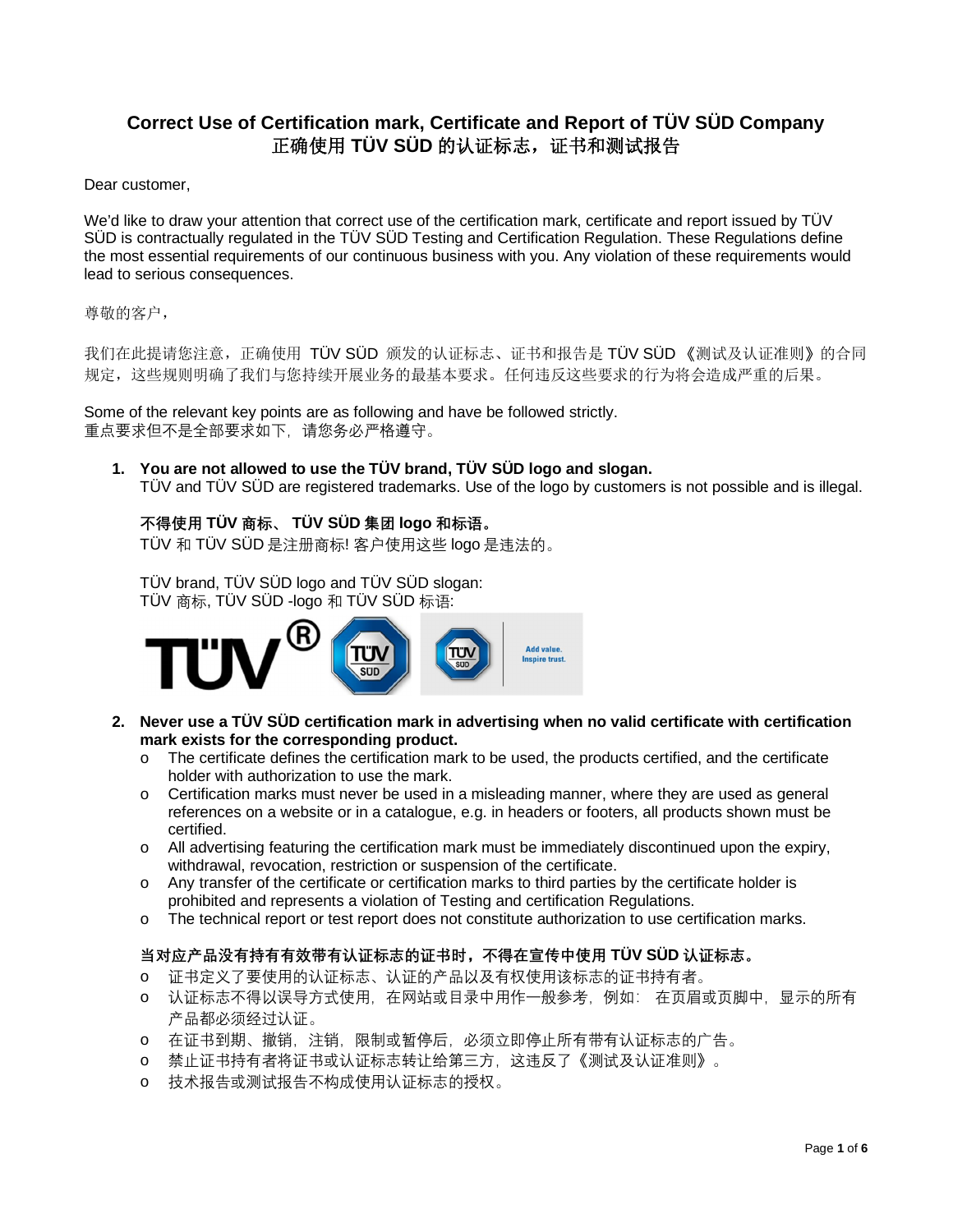Examples of certification marks from a small selection: 一小部分认证标志举例:



**3. Never use CE marking with EU notified body's identification number of TÜV SÜD when the affixing of identification number to product is not required by applicable EU Directive or valid conformity of certificate by EU notified body within TÜV SÜD does not exist.**

**当适用的欧盟指令不要求在产品上粘贴带公告机构号的 CE 标识,或如果需要粘贴公告机构号但没有有效 的 TÜV SÜD 欧盟公告机构的符合性证书,则不得使用 TÜV SÜD 的欧盟公告机构号。**

Example of CE marking with NB identification number: 带有欧洲公告机构号的 CE 标识举例:



**4. Never make any modification or forgery of a certificate or report that has been issued by TÜV SÜD.**

**不得做任何修改或伪造 TÜV SÜD 签发的证书和报告。**

**5. A test report itself must not be used for advertising – unless such use is permitted by a written authorization.**

**检测报告本身不得用于宣传- 除非书面授权允许此类使用。**

Please ensure your company official website or other advertising materials complies with the above mentioned requirements. Once any violation activity is detected, we would suspend, terminate, or withdraw services to you or even take necessary legal action.

请确保您公司的官网或其他宣传资料符合以上提及的要求。一经发现任何违反活动,我们将暂停,终止,撤销对您 的服务或甚至采取必要的法律行动。

Please read carefully "Testing and Certification Regulation" to get more detailed requirements. See relevant excerpt in next page. 请仔细阅读"测试及认证准则" 以获取更详细的要求。相关摘录见下文。

Download "GENERAL TERMS AND CONDITIONS / TESTING AND CERTIFICATIONS REGULATIONS" 《一般条款和条件》和《测试及认证准则》下载: https://www.tuvsud.cn/zh-cn/terms-and-conditions or 或 https://www.tuvsud.cn/zh-cn/resource/terms-and-conditions---en

Download "Correct Use of Certification Mark": 下载《正确使用认证标志》:

https://www.tuvsud.cn/zh-cn/-/media/global/pdf-files/brochures-and-infosheets/tuv-sud-correct-use-of-certificationmarks.pdf

If you have any further questions, please feel free to contact us. 如有任何疑问,请联系我们。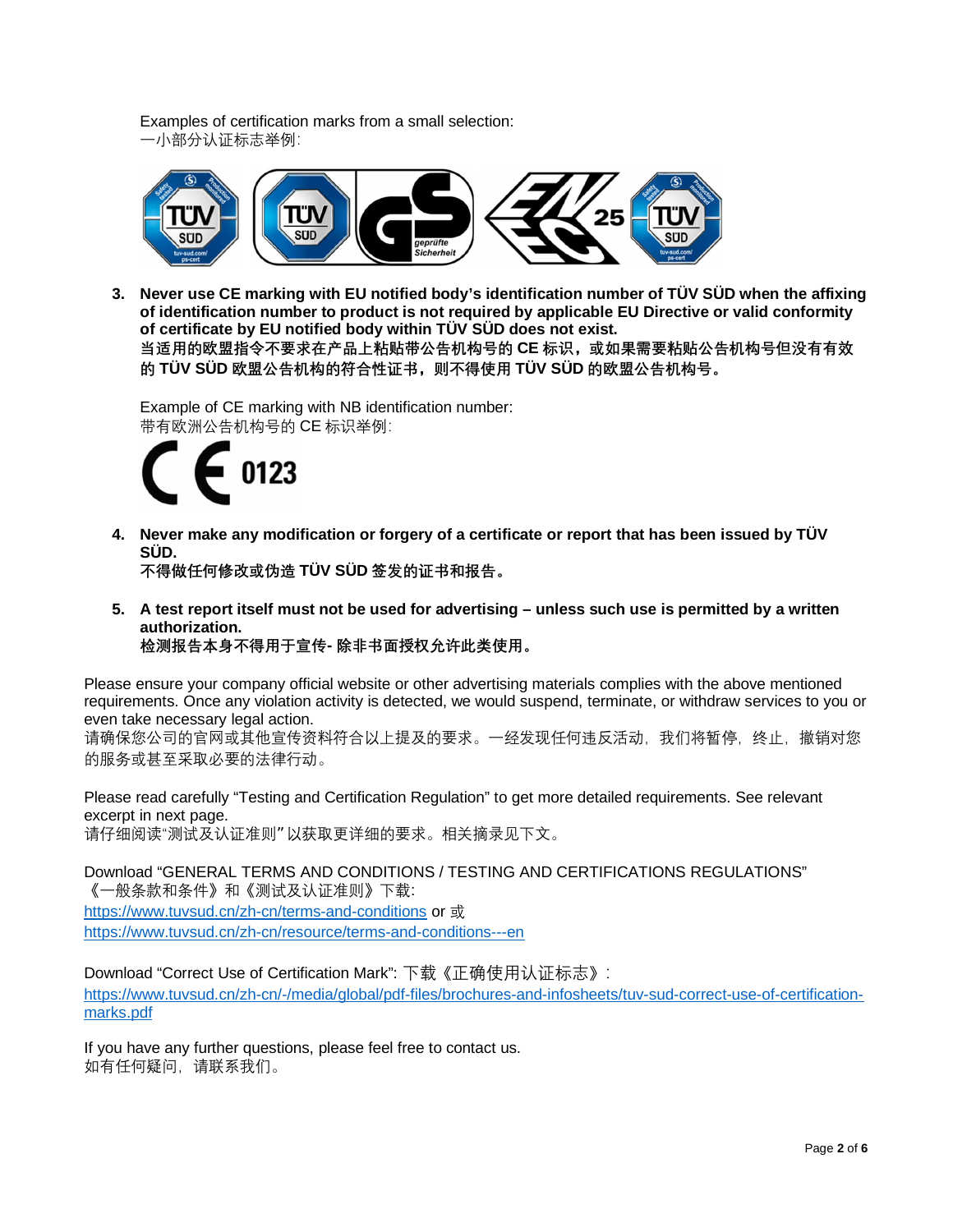## **Excerpt of "TESTING AND CERTIFICATIONS REGULATIONS" 测试及认证准则摘录**

Hereinafter solely and jointly referred to as TSC (TÜV SÜD Company). 以下唯一并统称为 TSC (TÜV SÜD 公司)。

A-2.2 The Certification Body in the respective TSC is entitled to suspend, withdraw or revoke a certificate at its own discretion with or without notice, in particular if

A-2.2 从属于相应 TSC 的认证机构有权利根据其判断在事先通知或未事先通知的情况下暂停、撤销或注销证书,特 别是出现下列情况时:

A-2.2.2 the certificate holder engages in, initiates or tolerates

- misleading or otherwise unacceptable advertising, in particular with the certification mark, the certificate or the test report,
- misuse of certificates, certification marks or test reports, or
- violation of legal provisions when marketing a product tested by a TSC.
- A-2.2.2 持证公司参与、发起或容忍
- 带有误导性的或其它不可接受的广告活动,特别是使用认证标志、证书或测试报告的广告,
- 滥用证书、认证标志或测试报告,
- 或在销售经 TÜV SÜD 测试的产品时违反了法律规定。

A-3. Use of certificates, certification marks and test reports in business transactions A-3. 证书、认证标志和测试报告在商业交易中的使用

A-3.1 Granting rights of use A-3.1 授予使用权

During their certificates' terms of validity clients are entitled to use their certificates in their business transactions as set forth in this Testing and Certification Regulation. If the respective certification criteria and procedures provides for the issue of a certification mark, clients will also be granted the limited, non-exclusive right to use the certification mark in their business transactions and in particular their advertising during the period of validity of the underlying certificate. In this context, clients may only use the certification mark assigned to the respective certification. The right of use will expire on expiry, withdrawal, revocation, restriction or suspension of the underlying certificate.

在证书有效期内,客户有权在其各项商业交易中,根据《测试及认证准则》使用其获得的证书。如果相 应的认证准则和程序有规定认证标志的使用,客户还获得在标的证书的有效期内,在其各项商业交易中 和尤其是在广告活动中使用认证标志的有限制性的、非专属的权利。在这个内容上,客户仅可使用与各 认证所赋予使用的认证标志。当标的证书到期、撤销、注销、限制或暂停时,该使用权就终止。

A-3.2 Terms of use of certification marks and certificates A-3.2 认证标志和证书的使用条款

A-3.2.1 Certification marks and certificates shall not be misused or used in a misleading manner that may jeopardize the trust of the public in the TSC's certification marks or certificates. Certification marks and certificates shall only be used in unchanged form; in particular, they shall not be modified in content by adding, deleting, or covering by shades or watermarks. The role of the TSC as an independent third party shall not be compromised by the use and visual presentation of certification marks.

A-3.2.1 不得滥用认证标志和证书,或者以误导方式使用认证标识和证书,以致危害公众对于 TSC 认证标 志或证书的信任。认证标志和证书只能原样使用; 特别是不得通过添加、删除、覆盖阴影或水印等方式修改内 容。认证标志的使用和视觉呈现不应危害 TSC 作为独立第三方机构的角色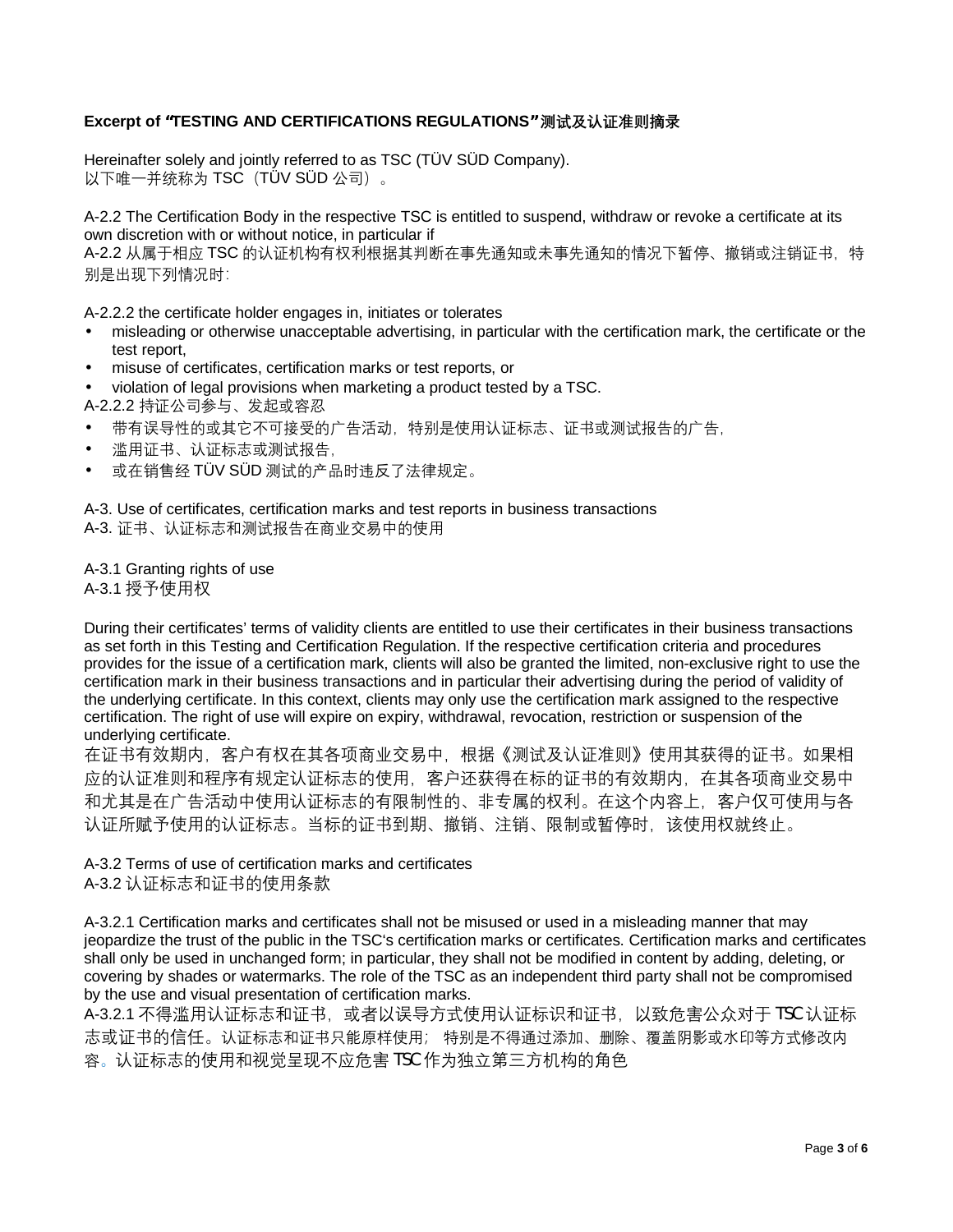A-3.2.2 A certificate or a certification mark referring to a management system may only be used to promote the system concerned. A product certificate or product certification mark (in as far as a certification mark is approved) may only be used to promote the certified product as described on the certificate.

The use of certificates and/or certification marks must not give the impression of certification applying to activities outside the scope of certification.

A-3.2.2 与管理体系相关的证书或标志只允许用于宣传涉及到的体系。产品证书或产品标志(只在获批准 的标志范围内)只允许用于宣传获认证的产品。

证书和/或认证标志的使用不得给人以认证适用于认证范围之外的活动的印象。

A-3.2.3 Product-related advertising using a certification mark is not permissible in cases where only a certificate of conformity or management system certificate has been issued. A-3.2.4 在仅出具一份符合性证书或管理体系证书的情况下, 不允许在产品相关广告中使用认证标志。

A-3.2.4 Where certification marks or certificates refer only to certain partial aspects of a product or system, advertising must not give the impression of certification of the entire product or system. A-3.2.5 在认证标志或证书仅涉及产品或体系的部分方面,广告不得产生该认证覆盖整个产品或体系的印象。

A-3.2.5 Full responsibility for correct use of the certificate and/or certification mark and for the correctness of all statements about the certified system/product rests with the certificate holder. In the case of product certification this also applies to correct use/advertising by the customers of the certificate holder.

A-3.2.5 持证公司对证书和/或认证标志的正确使用及关于获认证体系/产品的所有陈述的正确性负全责。如果是产品 认证,本条款同时适用于持证公司的客户正确使用/宣传产品的证书和/或认证标志。

A-3.2.6 It is recommended that clients, when using certification marks and certificates in their advertising, take steps to ensure that the target groups addressed by advertising can inform themselves easily, adequately and transparently of the content of the TSC services underlying the certification marks or certificates. A-3.2.6 建议客户在其广告当中使用认证标志和证书时,采取措施以确保广告的目标群体能够容易地、充分地且透 明地获取 TSC 为相应认证标志或证书所提供的服务内容。

A-3.3 Requirements regarding the visual presentation of certification marks A-3.3 关于认证标志视觉呈现的要求

A-3.3.1 Clients may use certification marks only and may under no circumstances use the TÜV SÜD logo ("TÜV SÜD – Octagon", logo see headline) or the slogan of the TÜV SÜD Group (at present: "Add Value, Inspire Trust.").

A-3.3.1 客户仅可使用认证标志,不得使用 TÜV 南德意志集团 logo (TÜV 南德意志集团—八角形标志, 参阅标题的 logo)或 TÜV 南德意志集团标语 (目前为: "创享价值、激发信任")

A-3.3.2 Neither the content nor the design of the certification mark provided by TSC may be changed. It must be recognizable as certification mark and its size must be clearly smaller than that of the company logo of the client/ certificate holder. The information included in the certification mark must be clearly legible even if the certification mark is displayed at reduced size.

A-3.3.2 不得改变由 TSC 提供的认证标志的内容和设计。认证标志必须是可识别的,其尺寸必须明显小于客户/持证 公司的企业 logo。即使认证标志以缩小尺寸呈现,认证标志内所含信息必须清晰可辨。

A-3.3.3 The certification mark must stand alone and may not be associated or combined with any other element (e.g. the client's company logo, statement, or graphics). The use of the certification mark in particular must not give the impression that the client/certificate holder or its employees are members of the TÜV SÜD Group or that the certification mark is the client's trademark/customer logo. Certification marks shall not be used in a non venerable manner.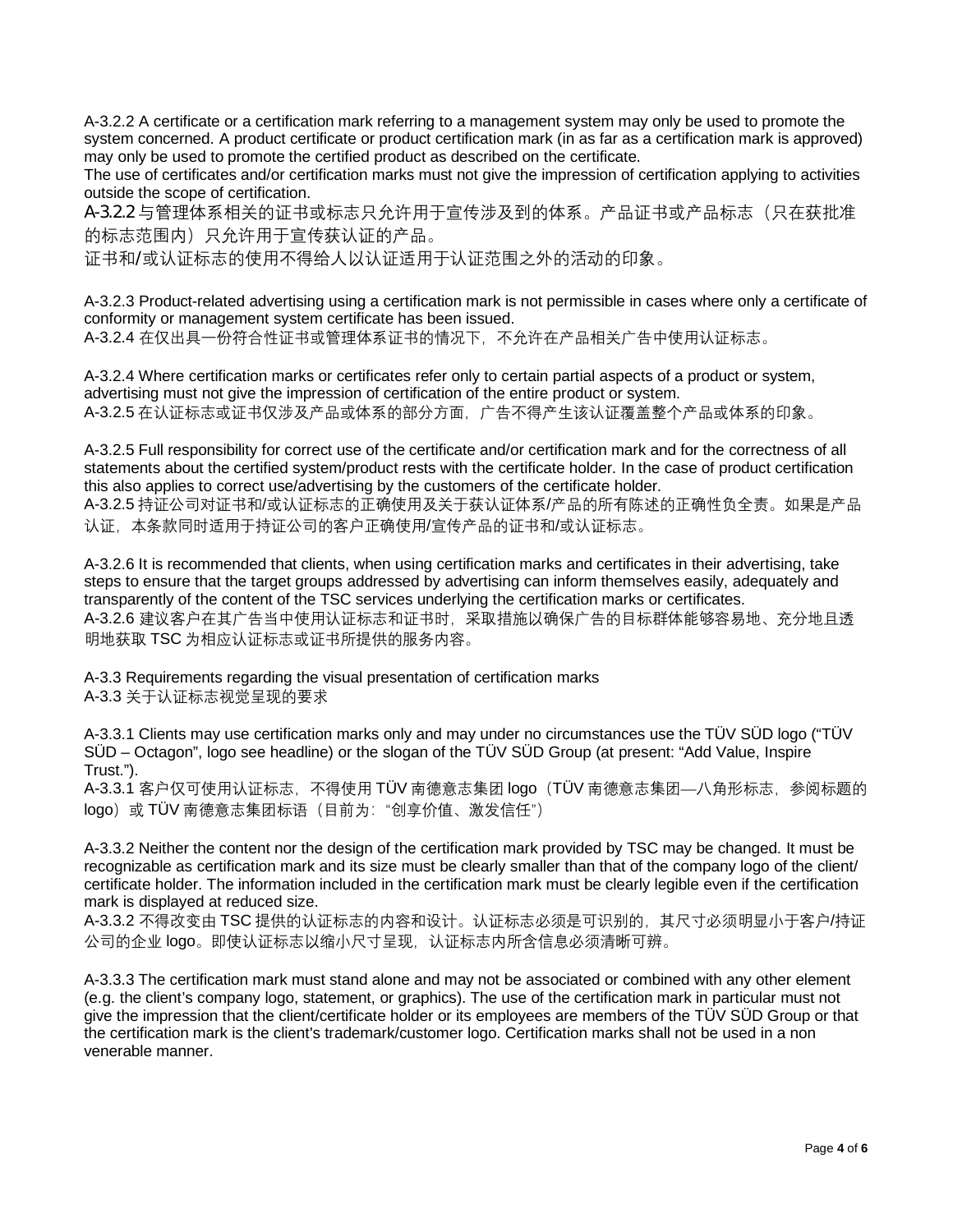A-3.3.3 认证标志必须单独呈现,不得与任何其他元素联合或组合(例如,客户的企业 logo、声明或图形)。尤其 是在使用认证标志时,不得产生让人以为客户/持证公司或其雇员是 TÜV 南德意志集团成员的印象,或认证标志是 客户的商标/客户 logo。认证标志不得以不尊重的方式使用。

A-3.4 Use of TSC test reports

A.3.4 TSC 测试报告的使用

Unless expressly approved beforehand in text form by the relevant Certification Body/relevant TSC or where use of the report is an integral part of the underlying certification procedure or disclosure is required on the basis of legal, regulatory or accreditation-related requirements, the following shall apply:

除非事先获得从属于相应 TSC 的认证机构明确的书面批准,或报告的使用是认证程序的重要组成部分,或依据法 律、监管机构的或认证相关要求需要予以披露,否则必须遵守以下规定:

Reports by TSC may not be published/reproduced in part or in full in particular for advertising purposes. TSC 的报告不得部分或全部发布/复制,特别是出于宣传目的。

If test reports, audit reports or other reports are used with the approval of the TSC, the client shall not complement said reports by adding any statements or interpretations that go beyond the reports' actual contents. In particular, clients shall not add any distorting or misleading statements or interpretations that could give rise to doubts in the impartiality of TÜV SÜD. Clients must ensure at all times that the test results of the TSC are reproduced correctly and not distorted.

如果经 TSC 批准使用测试报告、审核报告或其他报告, 则客户不得通过添加超出报告实际内容的任何声明或解 释,对该报告进行补充。客户尤其不得添加任何可能引发对 TÜV 南德意志集团公正性产生怀疑的扭曲性或误导性 声明或解释。客户必须确保 TSC 的测试结果始终被正确地转载且不被扭曲。

The same applies to communication activities, advertisements, confirmations, communications, sales collaterals etc in digital, audio and print media.

上述要求同样适用于以电子、音频或印刷媒体形式进行的交流活动、广告、证明、沟通信息和销售担保等。

In cases in use of the reports prepared by TSC is approved, said reports may only be quoted verbatim and with their complete wording, giving the date of issue. 如果 TSC 批准使用 TCS 编制的报告, 该报告仅能以一字不差、完整措辞并给出签发日期的形式引用。

TSC reports may never be used to claim or imply that TSC particularly recommends the product or system to customers.

任何 TSC 的报告都不得被用作宣称或暗示 TSC 特别推荐产品或体系给消费者。

A-3.5 Information obligation before press publications

If the customer plans to mention a TSC or a TSC testing and/or certification in a press release, in particular in a professional articles and social media posts, the press office of the TÜV SÜD AG (presse@tuvsud.com) shall be informed about it in time.

This shall not replace a necessary prior consent of TSC.

A-3.5 新闻出版前的信息义务

如果客户计划在新闻稿中提及 TSC 或 TSC 测试和/或认证,特别是在专业文章和社交媒体帖子中, 客户应及时通知 TÜV SÜD AG 新闻办公室 (presse@tuvsud.com)。

TSC 的必要事先同意是必不可少的。

A-3.6 Consequences of impermissible use

A-3.6 非许可使用的后果

The client undertakes to indemnify TSC or the respective TSC Certification Body at first request against all claims by third parties arising as a result of the client's use of the certification mark, certificate or TSC report contrary to the terms of this contract. The same applies to all claims by third parties against TSC /TSC Certification Body arising as a result of advertising statements made by the client.

Any cost arising from such issue will be billed to the client.